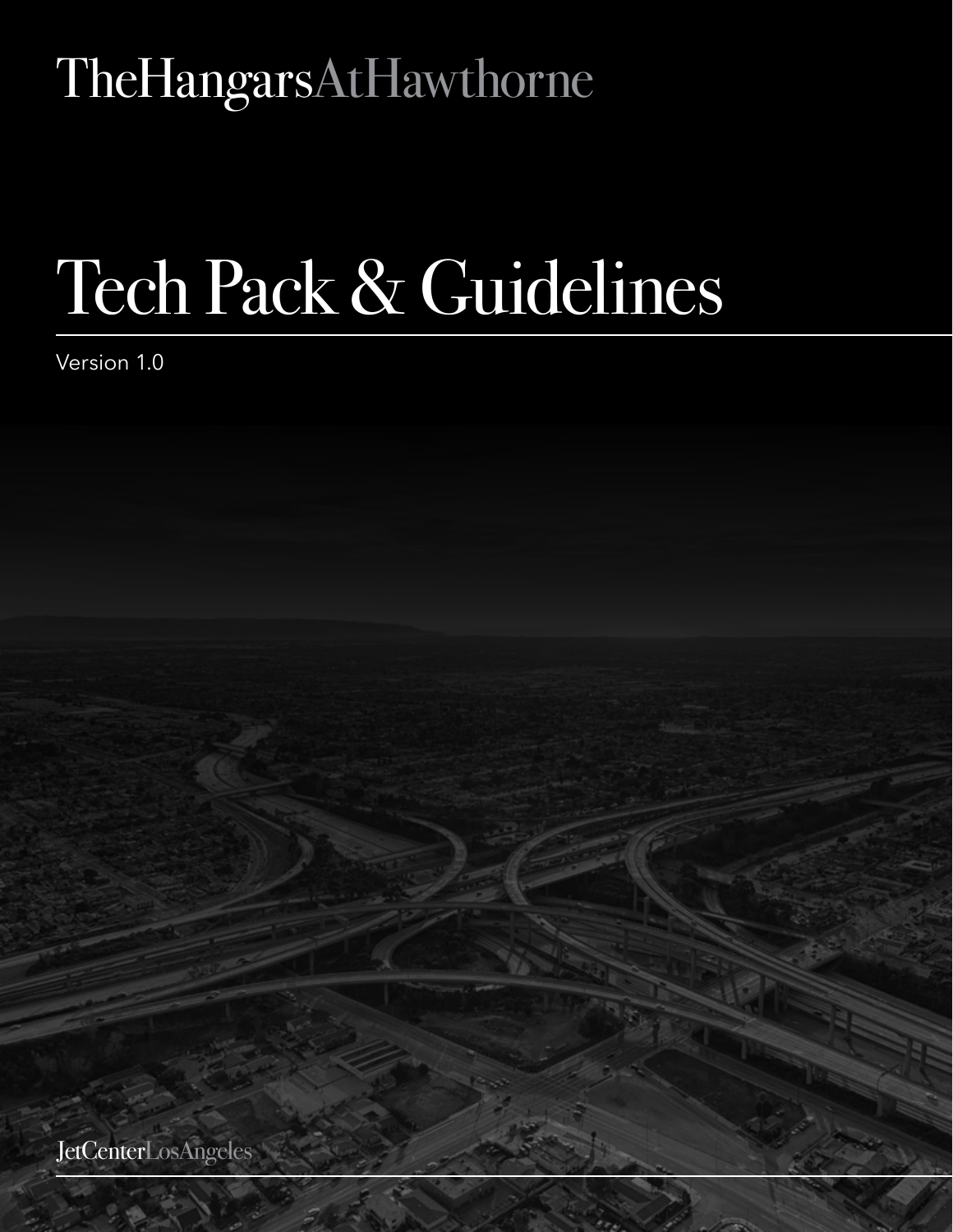TheHangarsAtHawthorne

Tech Pack & Guidelines

#### Table of Contents

- 03 ..... General Information and Venue Overview
- 04 ..... Production I (Advance Work, Capacity, Deliveries, Environment Lighting)
- 05 ..... Production II (Floor Plans & Layouts, Flooring & Weight Loads)
- 06 ..... Production III (HVAC, Internet, Labor, Load-In / Load-Out Restrictions, Parking)
- 07 ..... Production IV (Power, Special Considerations / Pyrotechnics, Storage)
- 08 ..... Production V (Tents, Truck Parking & Staging)
- 09 ..... Event Services I (Dumpsters & Recycling, Event Staffing, Fire & Evacuation, Furniture & Decor)
- 10 ..... Event Services II (Guest Parking, Janitorial, Media)
- 11 ..... Event Services III (Media & Promotional Services, Medical Services, Permits)
- 12 ..... Event Services IV (Restrooms, Security, Timelines / Schedules)
- 13 ..... Policies (Alcohol, Smoking, Damage, Inciting Behavior)
- 14 ..... Surrounding Resources (Hotels, Local Businesses)
- 15 ..... Insurance
- 16 ..... Preferred Vendors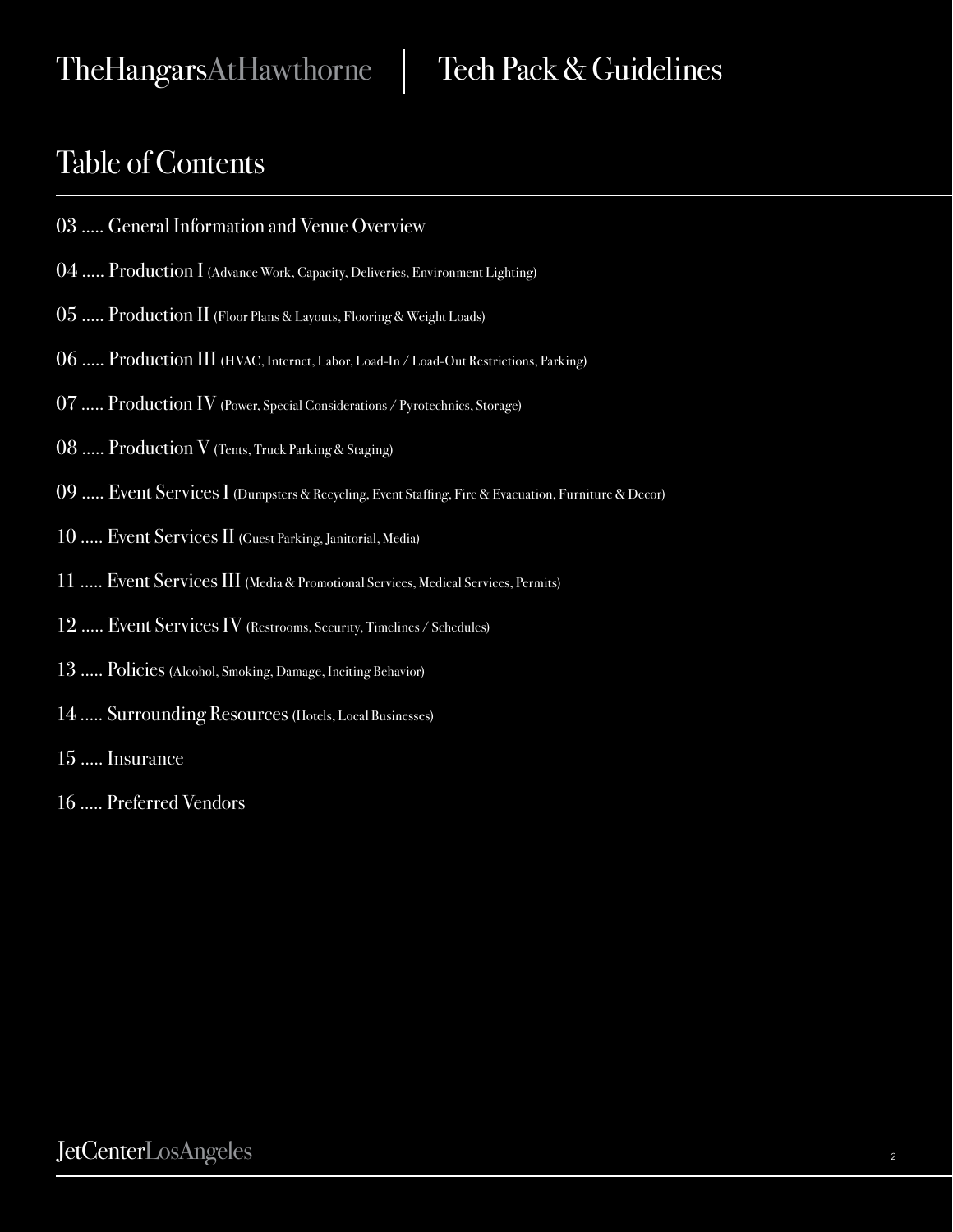#### Venue Information

The Hangars at Hawthorne / JetCenter Los Angeles 12101 S. Crenshaw Blvd., Hawthorne, CA 90250 www.JetCenterLA.com Email: Events@jetcenterla.com Phone Number: (310) 567-8136

#### **Directions**

- Exit I-105 at Crenshaw Blyd
- Take a Right on Crenshaw Blvd
- Second Driveway on Right off of Crenshaw Blvd (look for signs to Eureka! and JetCenterLA)

#### Venue Overview

- Brand new 40,000+ sq. ft. indoor facilities at Hawthorne private airport
- 82,000 sq. ft. of total event space
- Unique location, 100 ft. from runway, in the heart of Hawthorne's blossoming auto and aviation community, next to SpaceX and Tesla's Creative Headquarters
- Adjacent to 105 Freeway
- Flexible layouts, able to accommodate a range of events and capacities (corporate events, parties, concerts, ride & drives, tradeshows, etc.)
- The 80-acre property lies three miles from LAX and ten miles from downtown Los Angeles, located near the intersection of the 405 and 105 freeways
- Steps from Hawthorne's newly built Metro station
- Additional hangar spaces available upon inquiry
- Full kitchen, production offices, and green room
- Unique advertisement signage space available, viewable from 105 FWY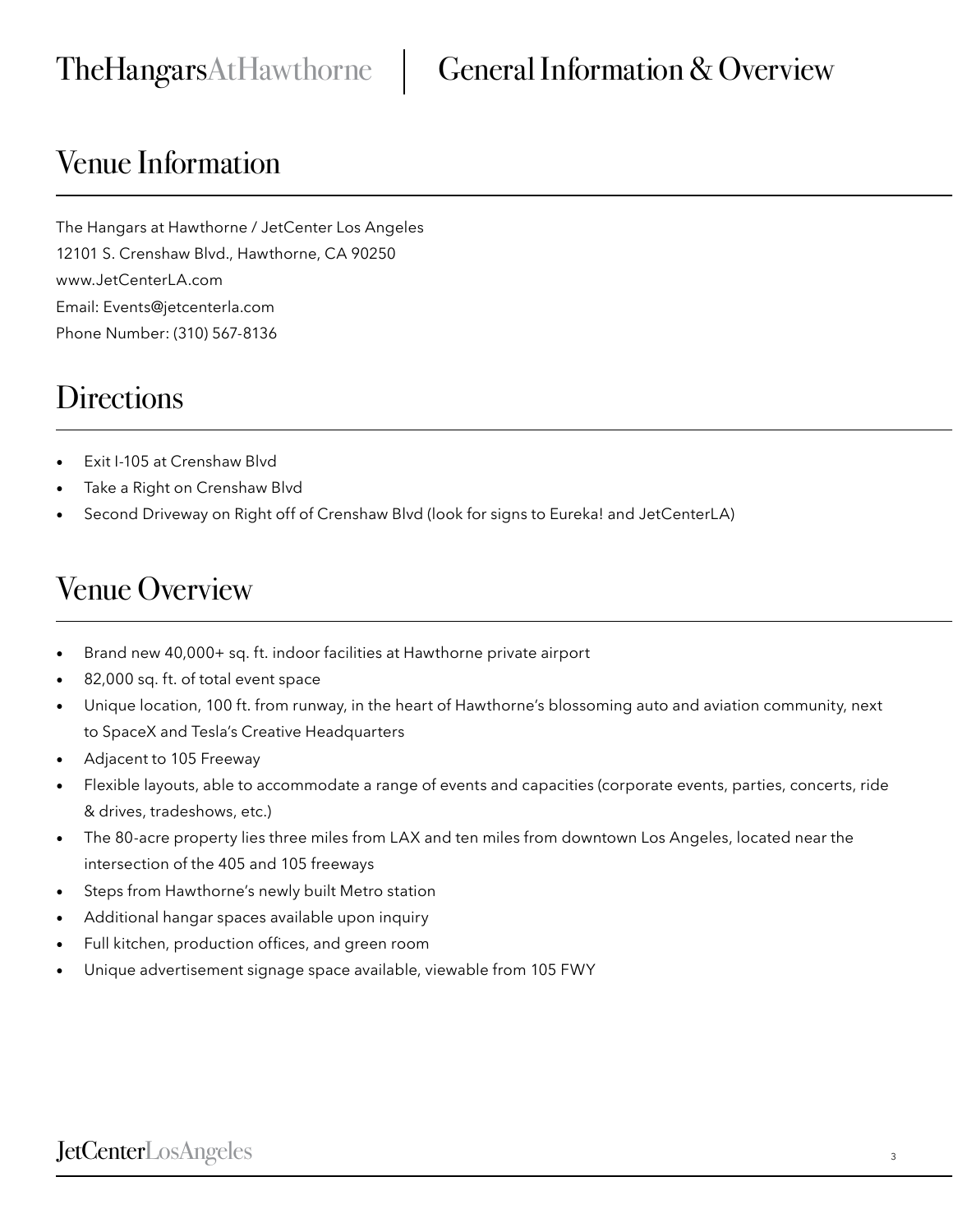#### Advance Work

Please advance your production with the assigned Venue Manager

#### **Capacity**

- Hangar 1 Standing: 3,500 | Reception: 2,333
- Hangar 2 Standing: 3,500 | Reception: 2,333
- Hangar 1 & 2 Standing: 7,000 | Reception: 4,666
- Outdoor Space Standing: 7,000 | Reception: 4,666
- Hangars & Outdoor Space Standing: 14,000 | Reception: 9,332
- All capacities pending final layout and Fire Marshal approval

### Deliveries (FedEx, UPS, DHL, USPS, etc)

- JetCenter LA will not be responsible for any deliveries
- Client must accept all deliveries once on site.
- Venue must be notified of all deliveries prior to load-in per timeline
- Deliveries must be included on production timelines

### Environment Lighting

Exterior general purpose lighting provided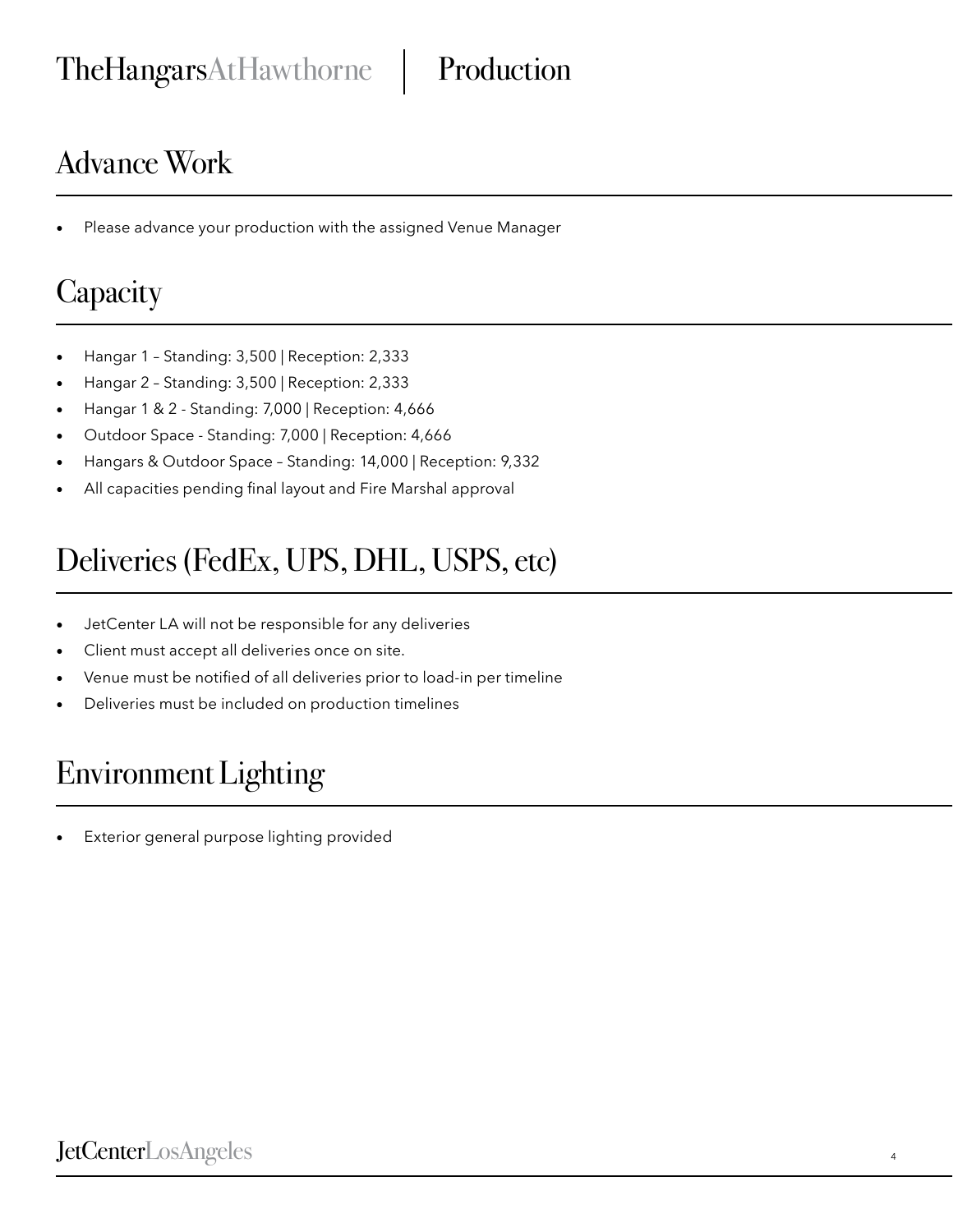#### Floor Plans & Layouts

- Please contact your Venue Manager for Scaled PDF Floorplans
- Dimensions Hangar 1
	- Length 180'
	- Width -120'
	- Height Exterior at ridge =42' Exterior at eve = 36' Interior clear height = 32'
- Dimensions Hangar 2
	- Length 180'
	- Width -120'
	- Height Exterior at ridge =42' Exterior at eve = 36' Interior clear height = 32'
- Event layouts must be provided 4 6 weeks in advance prior to permit submission.





#### Flooring & Weight Loads

- 500lbs per square foot for inside space
- 500lbs per square foot for all outside areas
- No materials can be used that could damage the floor
- JetCenter LA requires client to use low tact vinyl floor tape or painter's tape first, and then use any tape directly onto low tech or painter's tape in order to avoid/minimize floor damage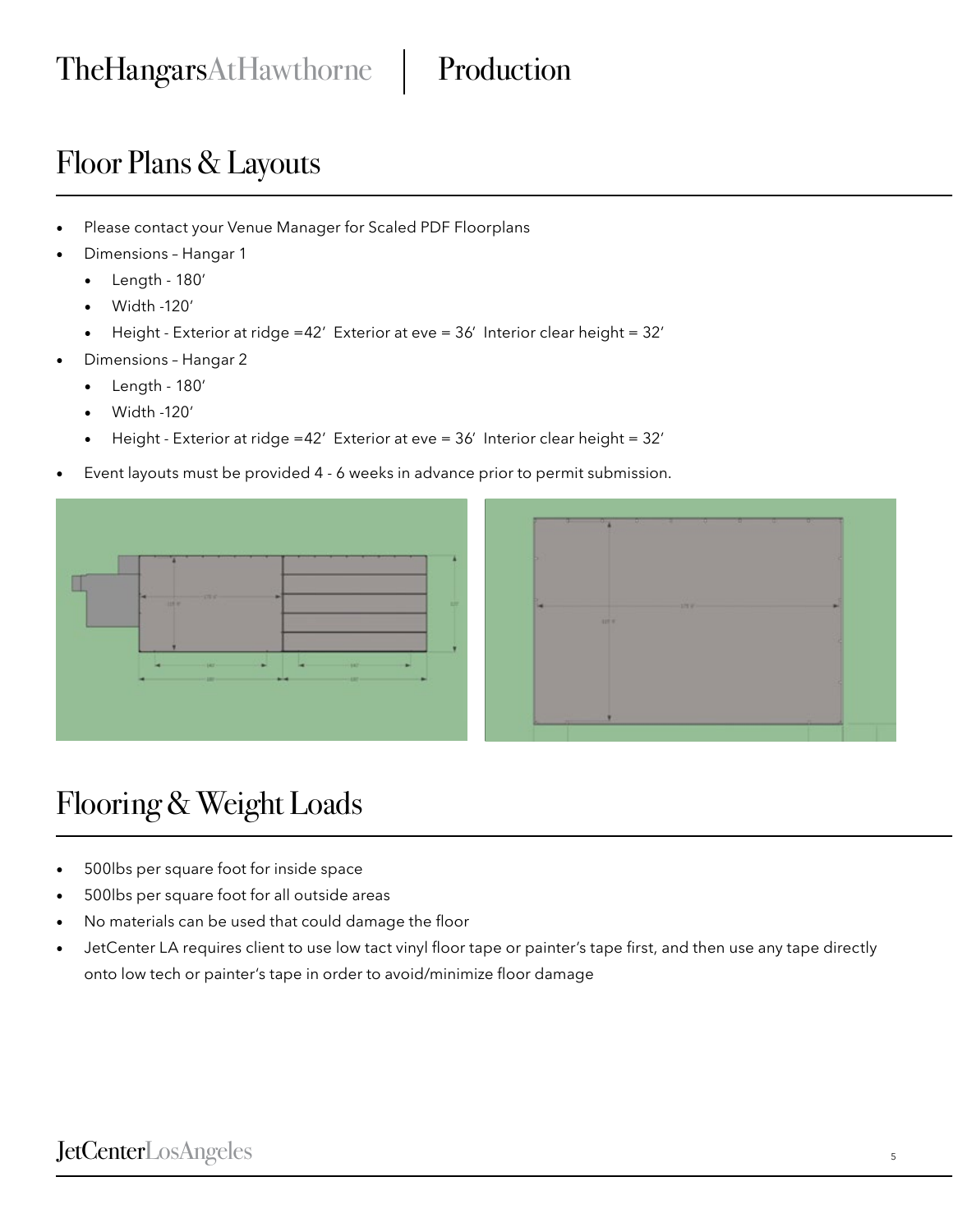#### TheHangarsAtHawthorne | Production

### **HVAC**

- Currently no heating or cooling
- Coming soon: the addition of radiant gas heaters on the ceiling of the hangars

#### Internet

- Basic Wi-Fi maximum is 100mbs
- Client will need to bring in additional bandwidth if required

#### Labor

- Non-union venue
- No labor included with venue rental
- Client must provide labor see preferred vendor list

#### Load-In / Load-Out Restrictions

- Trucking schedule subject to approval
- 24 hour access with approval from JetCenter LA Management pending approved pickup & drop off schedule
- Venue Management to escort all non-JetCenterLA staff / guests / vendors on and off property

### Parking

- Limited Crew / Staff parking available staff parking plan must be approved by Venue Management.
- Ample space included for load-in / load-out
- Additional parking available upon request at an additional charge
- Parking against hangar in tenant spaces will not be permitted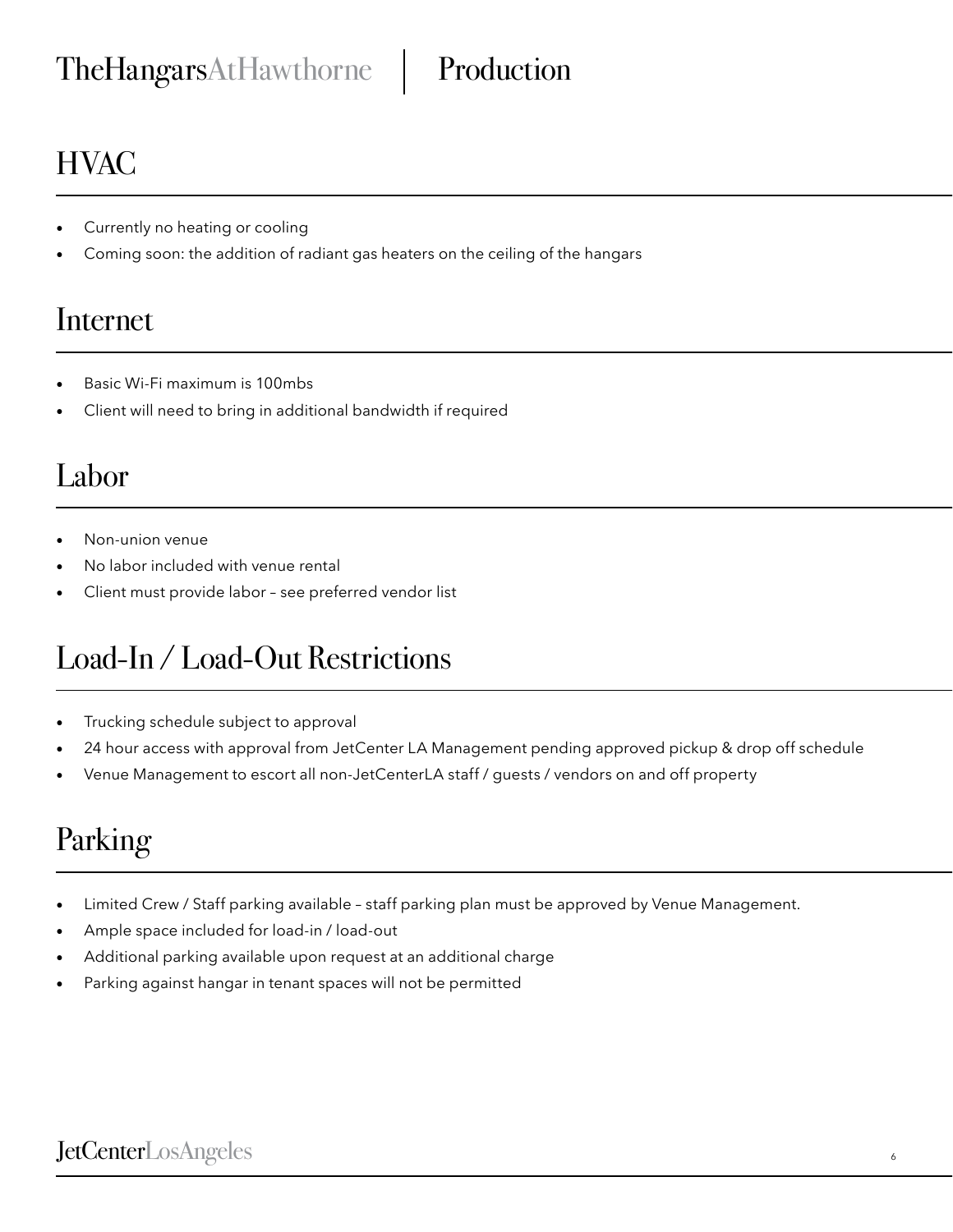#### TheHangarsAtHawthorne | Production

#### Power

- Power must be provided by the client
- Very limited power is available for load-in / load-out
- Power plot must be submitted 4 6 week in advance for permit submission.
- See vendor list

### Special Considerations / Pyrotechnics

- Please note, this is a functioning airport and special considerations will apply
- Pyrotechnics are permitted with proof of certification, prior rehearsal, and approval by LA County Fire Department
- The events team at JetCenter must be notified of any events involving stunts, rigged acrobatics or animals
- A stand by fire safety officer will be required for all events
- Balloons; Helium balloons are not permitted on the exterior of premises
- All regular balloons in hangar must be removed end of event
- Lighting into sky is strictly not permitted due to FAA regulations
- No structure is permitted above highest hangar roof top, (42') A ratio of 7:1 slope starts 100' from edge of runway
- Additional permits may be required based on the scale event, type of event, and additional temporary structures
- Any elements outside of the hangar space (structures, branding elements, installations) must be approved by the venue team at JetCenter

#### Storage

- Available on site with prior approval
- No advanced storage without prior approval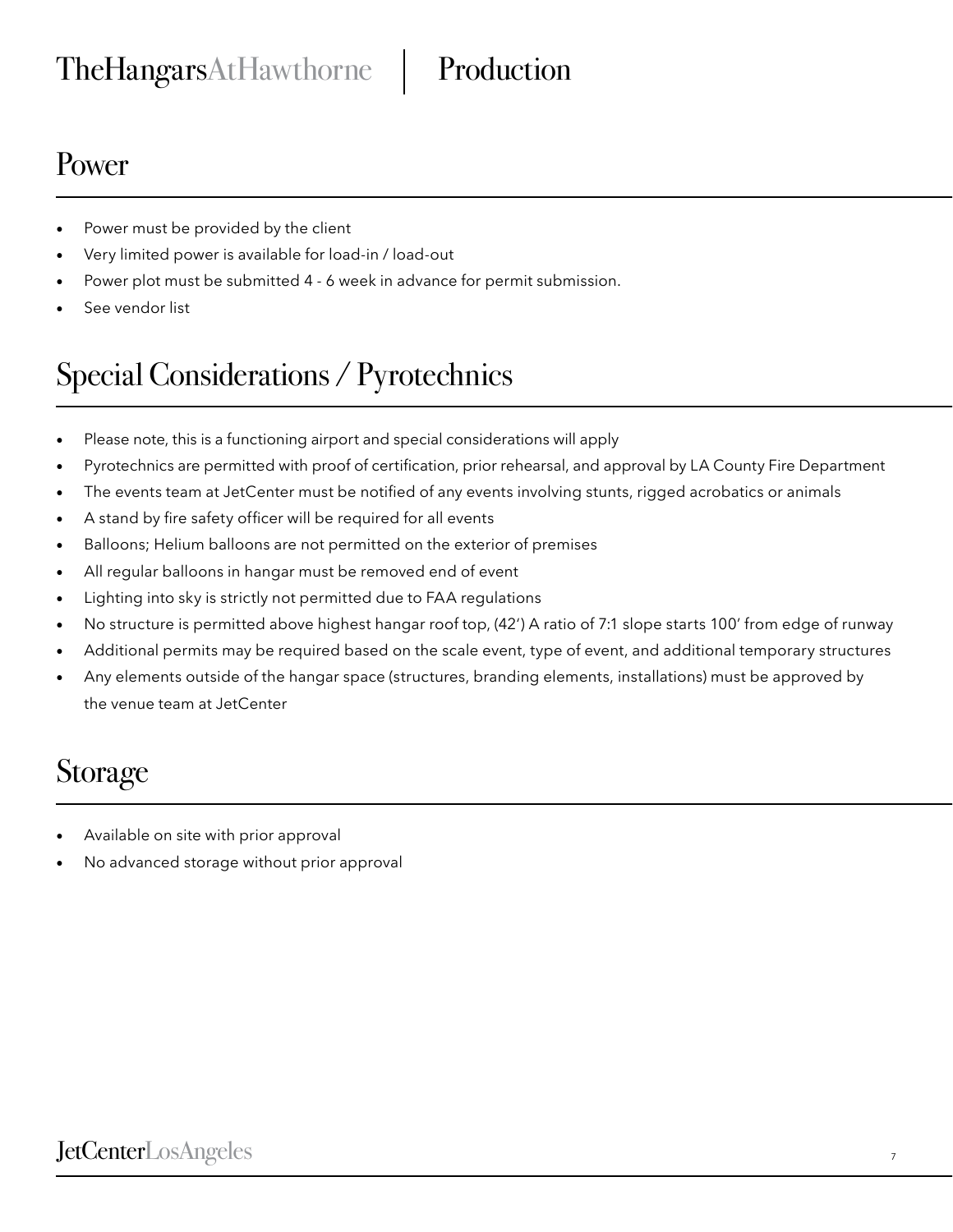#### TheHangarsAtHawthorne | Production

#### **Tents**

- Pending Venue Management approval, tents can be installed in the outside areas of the hangars (weather permitting)
- A ratio of 7:1 slope starts 100' from edge of runway
- Staking into the concreate is not allowed
- Additional tented space available at a maximum of 140'x75'
- Additional permit and fees may apply
- Weather insurance strongly recommended
- See Vendor List

### Truck Parking & Staging

- Truck parking available based on request/need
- Ample space available for load-in / load-out
- Additional truck parking available upon request at an additional charge
- Parking in tenant spaces will not be permitted
- All parking should be agreed upon prior to load-in / load-out
- No loading dock available Recommend trucks with lift gates
- Recommend client provide forklift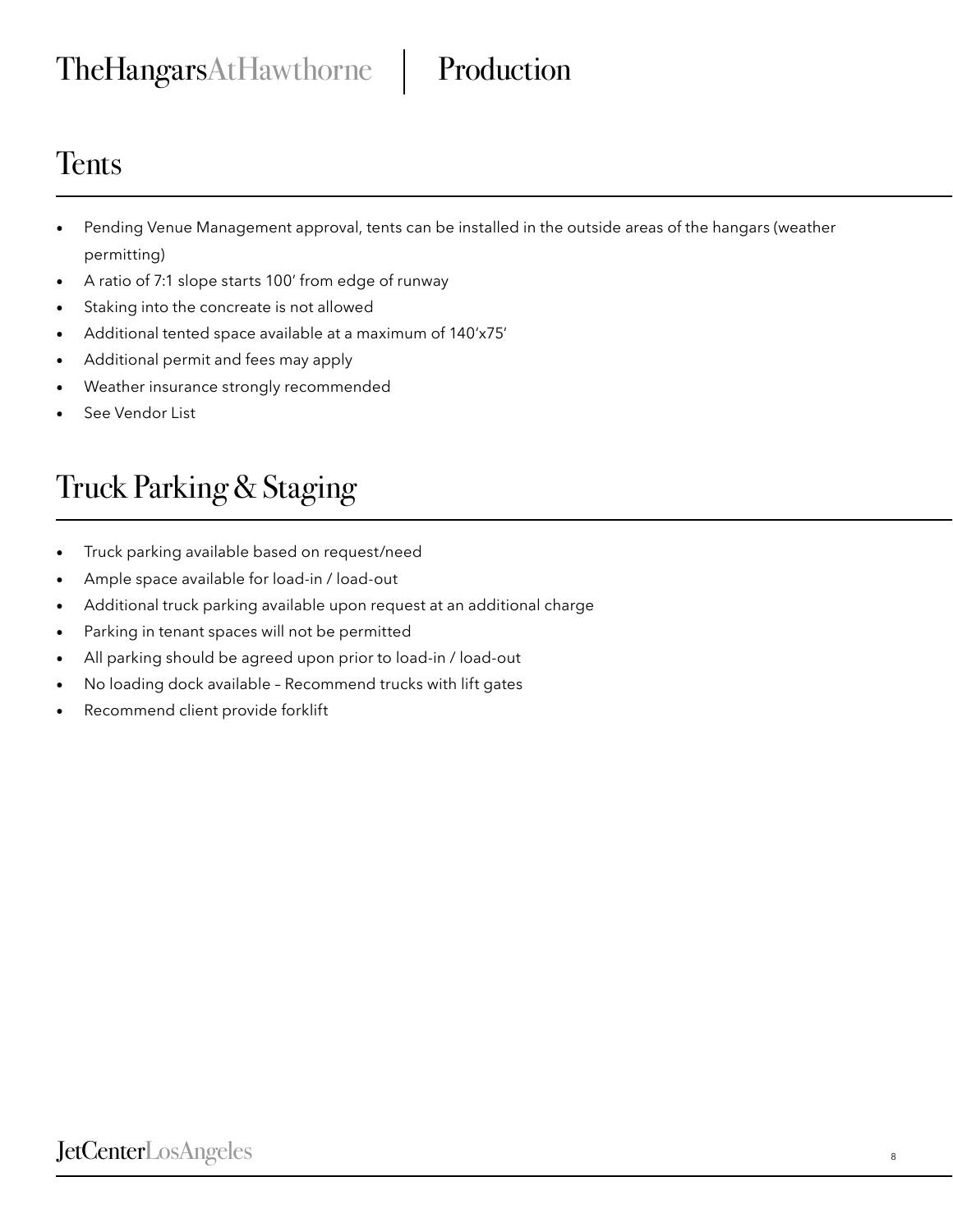#### Event Services

### Dumpsters & Recycling

- Client is responsible for rental and maintenance of dumpsters throughout the entire contracted period, which may include additional dumpster pickups
- No dumpsters can overflow and lids on small dumpsters must be able to fully close
- Contracting for sufficient dumpsters is mandatory and is the responsibility of the client
- Client must provide any additional trash cans, liners and maintenance of all interior and exterior areas during the contracted time on the premises
- Recycle, Reuse, Reduce
- See Vendor List

#### Event Staffing

- Site Manager is required whenever client is on the premises
- Management staff hours are Monday Friday, 8:30am 5:30pm
- Management needed outside these hours is considered overtime and will be billed accordingly
- Site Manager is billed thirty minutes before and thirty minutes after daily occupancy use

#### Fire & Evacuation

• A fire and evacuation plan must be submitted for each event 48 hours before move-in

#### Furniture & Décor

- Client is responsible for all furniture and décor rentals including delivery and pick up
- All décor elements must be removed prior to the end of the agreement
- See Vendor List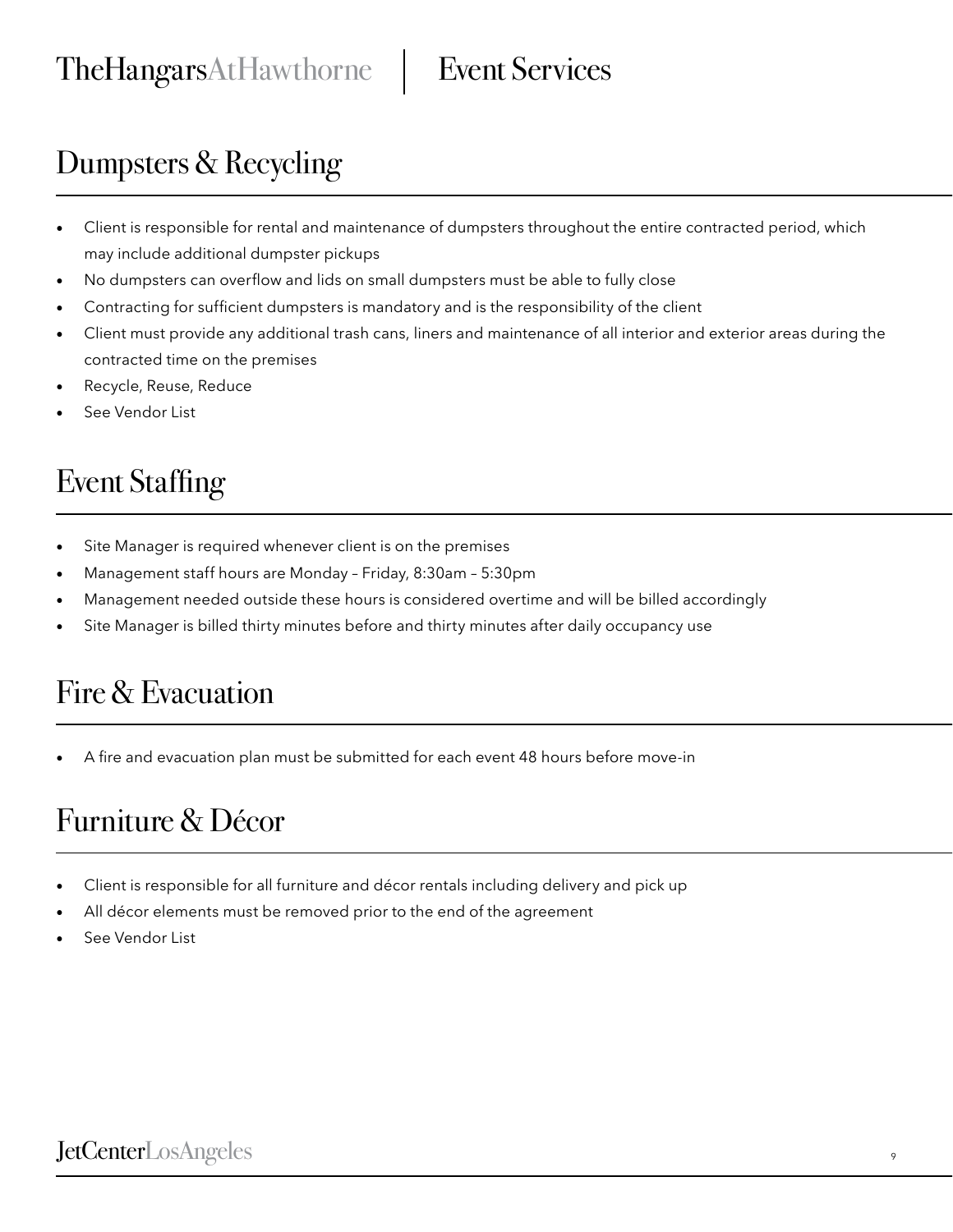### Guest Parking

- Additional parking available upon request (additional charges could apply)
- Client is responsible for guest parking solutions with approvals from The Hangars at Hawthorne

#### **Janitorial**

- At completion of client use of the facility, client is required to restore the hangar floor and all interior and exterior areas to its move-in condition, including tape removal and rigging marks from the floor
- Client will be responsible for all litter and debris removal from all exterior areas, interior areas and rooms of use each day
- If the hangar is not restored to its move in condition additional cleaning fees may apply
- A walk through inspection is welcomed to identify any markings prior to taking possession of the venue
- All move-out conditions must be met before any deposit or funds are returned
- If any unsafe, unclean or unsanitary conditions are not repaired in a timely manor, The Hangars at Hawthorne will remedy the condition(s) and charge the cost to the client
- Outdoor washing of vehicles and equipment is strictly prohibited unless specific precautions are taken and approved
- See Vendor List

#### Media

- No event or performance presented at The Hangars at Hawthorne shall be broadcast, televised or in any manner recorded for reproduction without the express written consent of The Hangars at Hawthorne / JetCenter LA, or without payment of JetCenter LA broadcasting, recording, televising, filming or taping fees
- A location credit is also required
- All media are required to be registered with JetCenter LA seventy-two hours prior to event and may be subject to fees, restrictions and/or additional insurance and film permits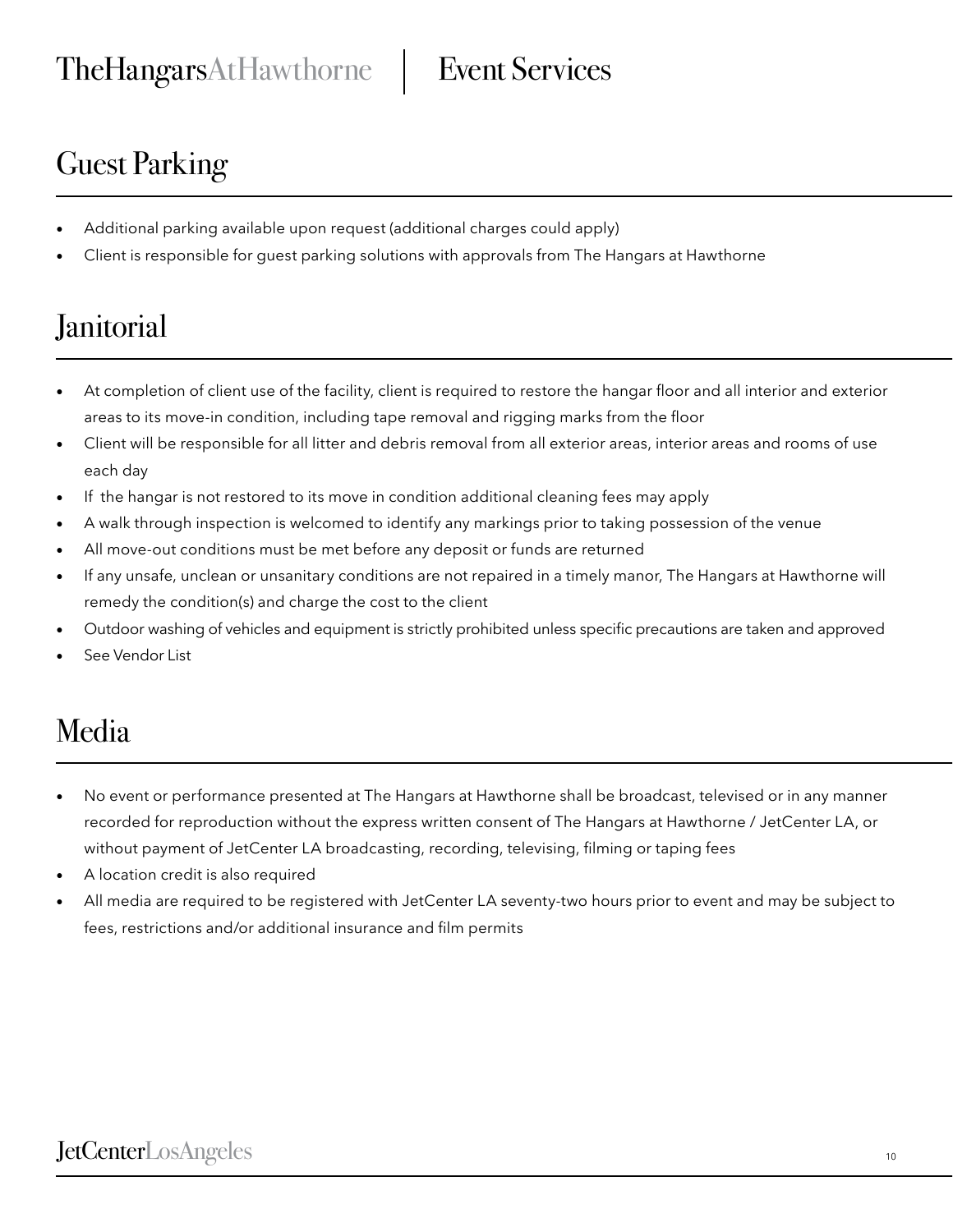#### Media & Promotional Services

- Approval must be obtained for the use of any The Hangars at Hawthorne / JetCenter LA media
- Applicant agrees that announcement of dates and publicity regarding the event referenced will not be made public until a formal permit between the applicant and JetCenter LA has been fully executed and approved
- Client must provide an information phone number if inquiries are expected regarding event
- A complete list of advertising and promotion must be submitted for approval to The Hangars at Hawthorne / JetCenter LA management prior to the release
- Client cannot release any of the above without a license agreement

#### Medical Services

- Client is responsible for providing first aid supplies and/or personnel
- Depending on event, EMTs or Paramedic may be required

#### Permits

- All permits must be filed with the city four to six (6) weeks from event
- No permits will be processed less than three (3) weeks from event date
- Building and Safety may require an inspection, building permit and/or engineer drawings for stages or platforms over 30 inches high, tents/canopies over 10' high, bleachers, or electrical work
- All suppliers and service providers (e.g., caterer, valet, rental, etc.) are required to obtain/have a valid business license
- Special permitting may be required for catering
- Special permitting may be required for liquor services
- Client is responsible for all trash and waste removal. The Hangars at Hawthorne do not provide dumpster services for event waste
- All events and event sites must be ADA compliant or reasonable accommodations must be made. If a portion of the event area cannot be made accessible, an alternative area must be provided with the same activities. The alternate site cannot be offered only to patrons/guests with disabilities
- Additional insurance certificates will need to be provided naming 'City of Hawthorne'
- One (1) police officer for every 100 guests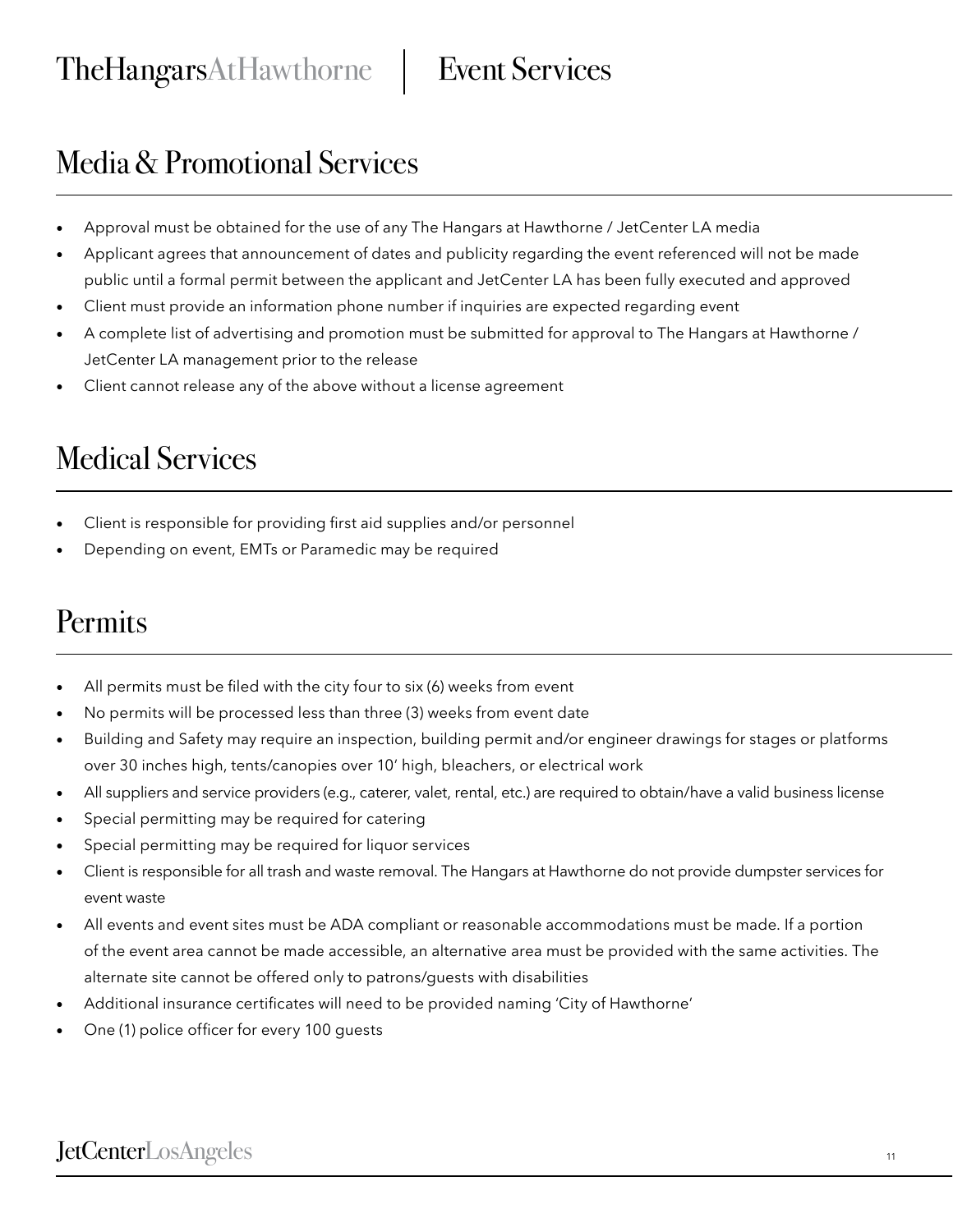#### Restrooms

- Restrooms not available on site
- Client must hire portable restrooms for load-in, event, and load-out
- Contact your Venue Manager for number of restrooms needed based on size and event details
- See Vendor List

### **Security**

- The Hangars at Hawthorne work with approved security personnel. Please contact your Venue Manager for additional vendor information
- Client is required to retain a professional security company experienced in managing crowd control and pedestrian flow
- Additional Security may be required per event floor plans and layout
- The mandatory number of security varies depending on a range of factors including crowd size, age range, alcohol service, publicity, celebrity, etc.
- Client may not substitute volunteers or production assistants for mandatory security officers
- If an audience is involved, additional security personnel will be required
- A security layout/timeline must be approved by management ten working days prior to event move-in
- The layout and overall event description will determine the number of Police and Fire Department personnel that may be required per the City of Hawthorne's application, at client's expense
- Overnight security access is possible, however, only JetCenter LA personnel is authorized to allow access to the premises
- Changeover of 24-hour security guard is acceptable
- Security plan must be provided 4 6 weeks in advance for permit submission
- See Vendor List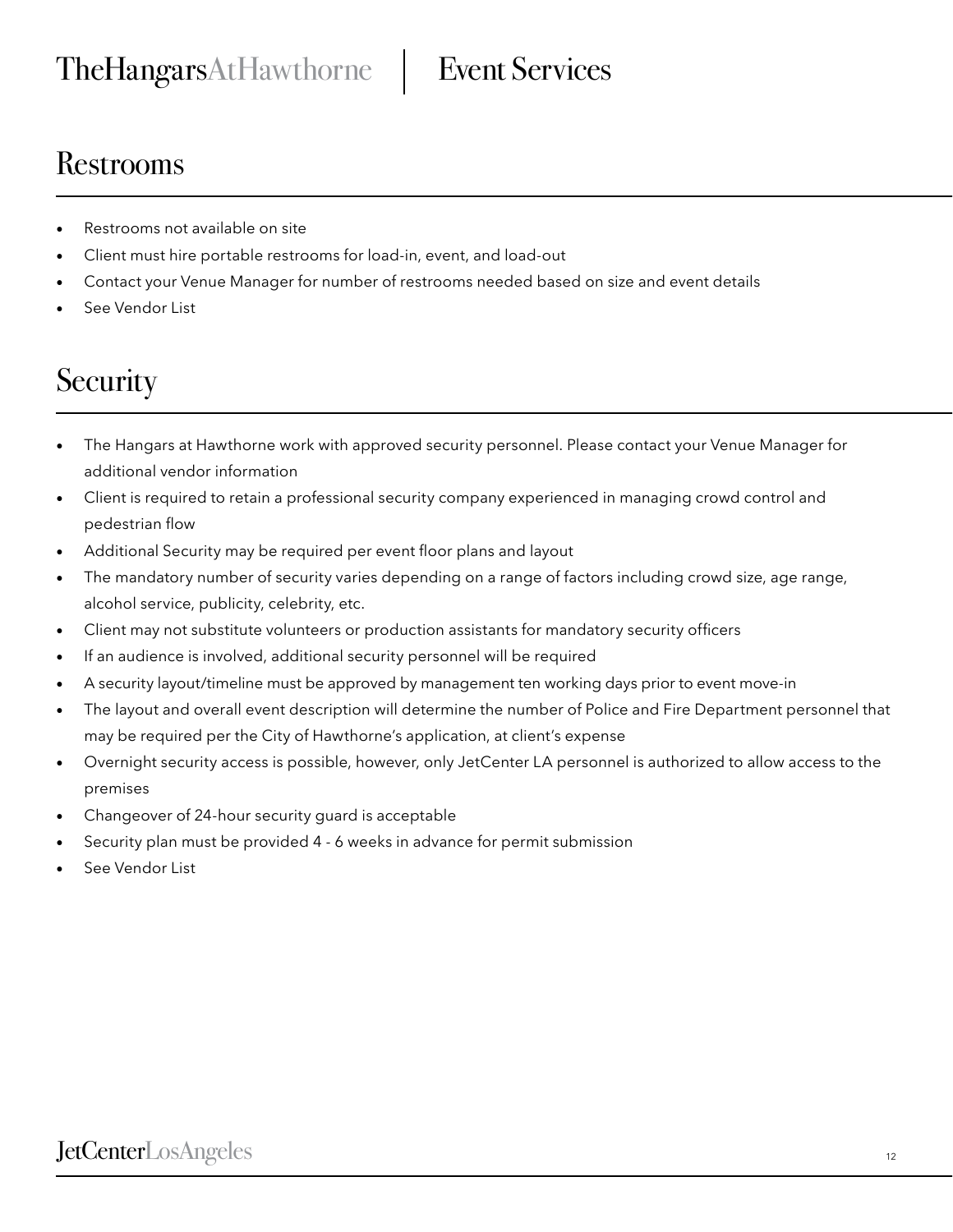#### Timelines / Schedules

- A 24 hour/7 day a week schedule is possible
- Venue manager is required whenever client is on site
- Venue management hours are based on a 12-hour work day. Overtime rates could apply after 12 hours.
- Schedule subject to change based on airport availability
- Venue management must be provided with a detailed timeline prior to load-in: including daily in/out times
- Draft timeline must be submitted at least 7 days prior to move-in
- Final timeline must be submitted 3 days prior to move-in: including each vendor arrival and departure
- All clients are required to schedule at minimum: 1 walk-through meeting, 1 production and planning meeting, 1 parking plan meeting and 1 security meeting with venue management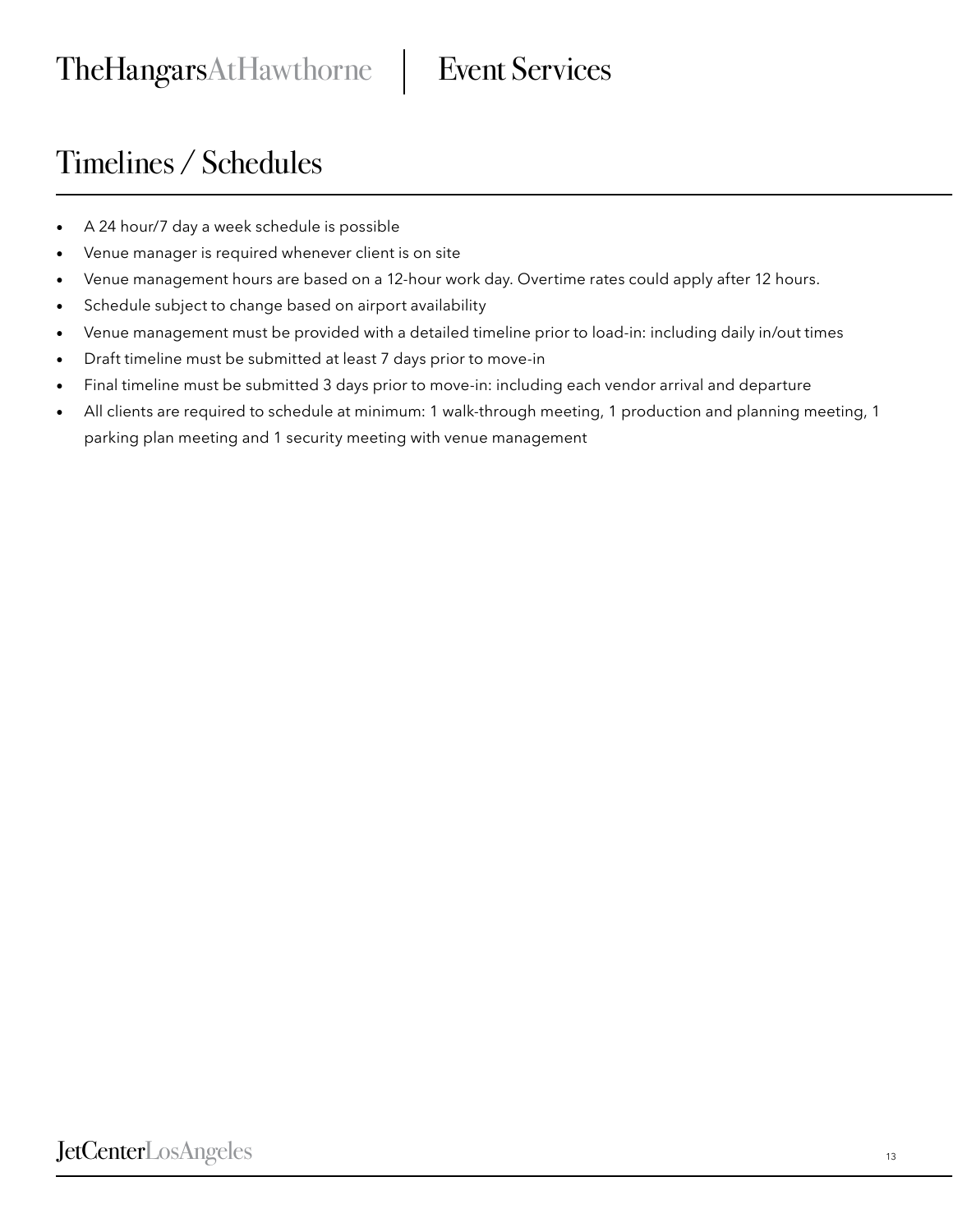### Alcohol

- Liquor liability insurance is required for all events where alcohol will be served
- All State Liquor rules and restrictions apply to any event serving alcohol

### Damage

- You will be responsible for any and all damage caused to the venue. You will be financially responsible for any equipment and/or property damage that arise from any guest, talent, crew and overall event
- Any damage caused to the venue will be deducted from your deposit and client will be billed accordingly.
- Pre and Post event walk-throughs encouraged with Venue Manager

#### Inciting Behavior

• In an effort to ensure public safety, event management will make no comments or statements at any time to intentionally incite or encourage the crowd to act in a manner that might cause injury or damage to any persons or property

#### Smoking

- No smoking anywhere inside the hangars per California's Smoke Free Air Act
- 10.80.252A Smoking prohibited at airport special events.
	- A. Smoking shall be prohibited at all airport special events held pursuant to Section 10.80.240 et seq. "Smoking" or "to smoke" shall mean the possession of a lighted tobacco product, lighted tobacco paraphernalia, or any other lighted weed or plant, including a lighted pipe, cigar, hookah pipe, or cigarette of any kind; and the lighting of a tobacco product, tobacco paraphernalia, or any other weed or plant, including a pipe, cigar, hookah pipe, or cigarette of any kind. Tobacco product and tobacco paraphernalia are defined in Section 8.48.010.
	- B. Posting of Signs. The permittee, at the city's request shall cause the installation of ³No Smoking² signs at the location of the airport special event, with letters of no less than one inch in height and including the international "No Smoking" symbol consisting of a pictorial representation of a burning cigarette enclosed in a red circle crossed by a red bar. Such signs shall be clearly and conspicuously posted and maintained at all main entrances to the airport special event and additional signs shall be posted in a quantity and manner reasonably likely to inform individuals attending the airport special event. (Ord. 1971 § 9, 2010.)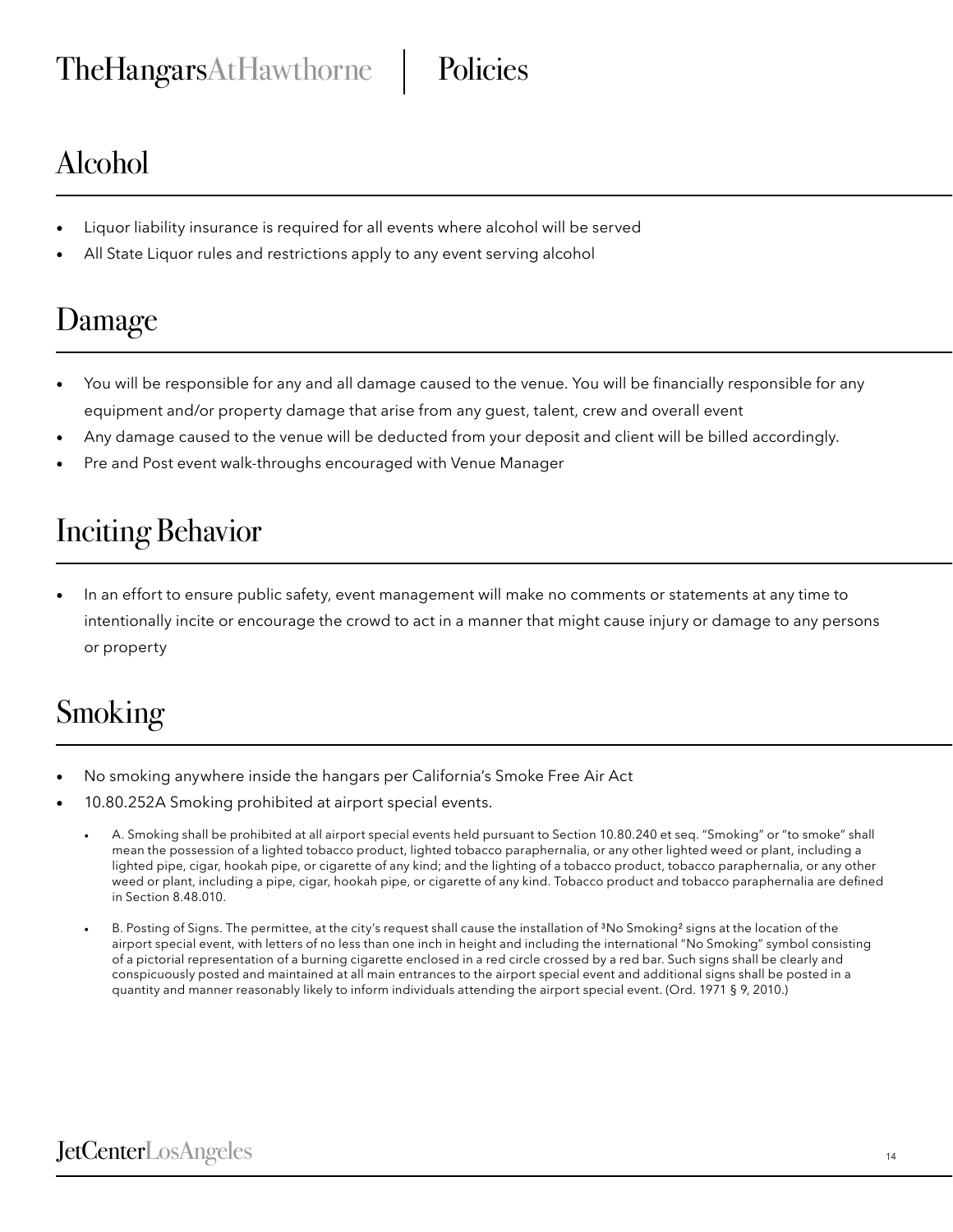#### TheHangarsAtHawthorne | Surrounding Resources

#### Hotels

The Westin Los Angeles Airport 5400 W Century Blvd. Los Angeles, CA 90045 \*4.5 Miles from JetCenter LA

Hilton Los Angeles Airport 5711 W Century Blvd. Los Angeles CA, 90045 \*4.8 Miles from JetCenter LA

Ayres Hotel 14400 Hindry Ave. Hawthorne, CA, 90250 \*5 Miles from JetCenter LA

#### Manhattan Beach Marriot 1400 Parkview Ave. Manhattan Beach, CA 90266 \*6 Miles from JetCenter LA

Shade Hotel 1221 N. Valley Drive Manhattan Beach, CA 90266 \*8 Miles from JetCenter LA

Beach House 1300 The Strand Hermosa Beach, CA 90254 \*9 Miles from JetCenter LA The Belamar Hotel 3501 N. Sepulveda Blvd. Manhattan Beach, CA 90266 \*6.5 Miles from JetCenter LA

Marina Del Rey Hotel 13534 Bali Way Marina Del Rey, CA 90292 \*11.2 Miles from JetCenter LA

Ritz-Carlton (Marina Del Rey) 4375 Admirality Way Marina Del Rey, CA 90292 \*11.6 Miles from JetCenter LA

#### Local Businesses

Lowe's Home Improvement 2800 W 120th St. Hawthorne, CA 90250 \*Across the street from JetCenter LA **Target** 2700 W 120th St. Hawthorne, CA 90250 \*Across the street from JetCenter LA **Starbucks** 2909 W 120th St. Hawthorne, CA 90250 \*Across the street from JetCenter LA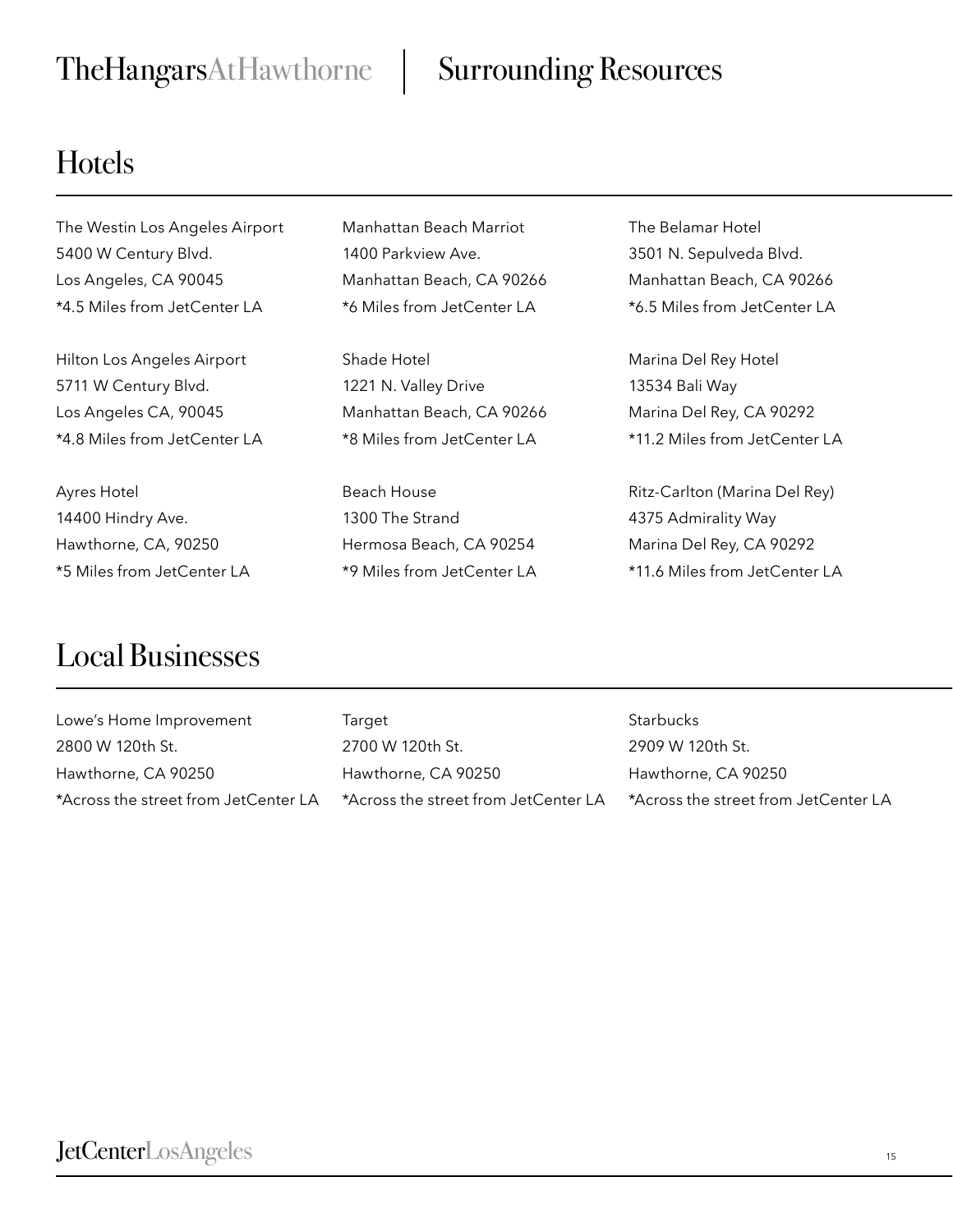TheHangarsAtHawthorne | Insurance

#### Certificates of Insurance

Minimum general liability insurance requirements for JetCenter LA are \$2,000,000 per occurrence and \$5,000,000 aggregate. This insurance must name Hawthorne Airport, LLC, and its affiliates and agents; Willow Vista Rentals, LLC, its affiliates and agents; Advanced Air, LLC, and its affiliates and agents; and the City of Hawthorne, its agents and employees; 395 Park Place LLC, its affiliates and agents; and NCompass International, Inc, its agents and employees as additional insureds.

- A certificate of insurance must be filed with each office (2) business days prior to entry/setup on the premises.
- Insurance requirements will increase for events involving aircrafts
- Hawthorne Airport accepts a standard accord form
- Liquor Liability is required for all events serving alcohol
- Indemnification and hold harmless clauses are incorporated in The Hangers at Hawthorne / JetCenter LA event License Agreement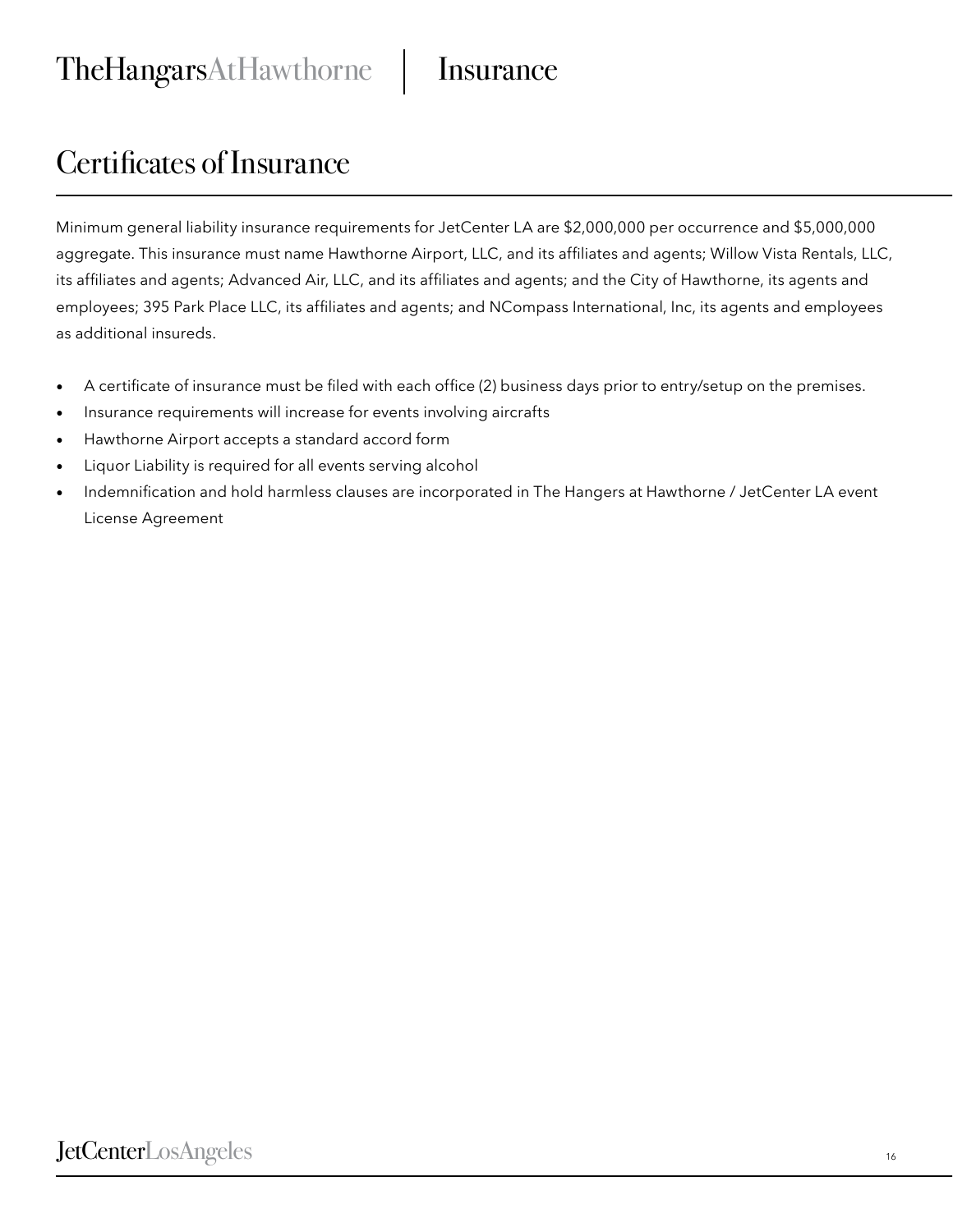#### Preferred & Approved Vendors

• The Hangars at Hawthorne / JetCenter LA has Exclusive and Approved Vendors that must be used for all events. Please contact your Event Manager for additional information